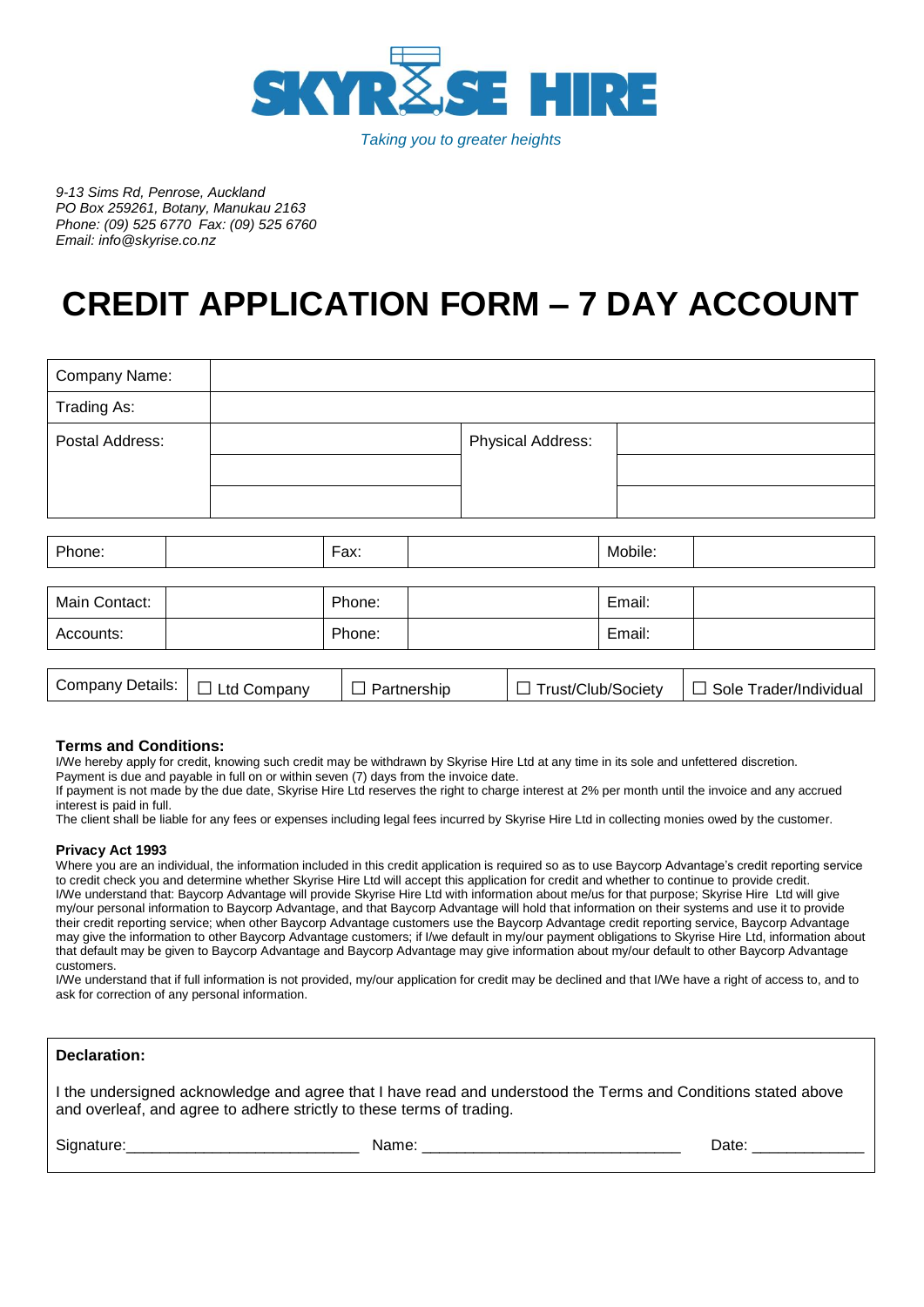# **SKYRISE HIRE LIMTED TERMS AND CONDITIONS OF TRADING**

# **1. CONDITIONS**

The Conditions set out below shall apply to all contracts for the hire and/or sale of goods ("equipment") between Skyrise Hire ("The Owner") and the person hiring or buying the equipment ("Hirer"). These conditions shall not be modified, amended, waived, in whole or in part, except by written agreement between the parties.

#### **2. CHARGES**

2.1 Equipment may be hired for: a) half day period, b) daily, c) weekend, d) monthly or e) as agreed to in writing. The hire periods are as defined in clause 2.2, PROVIDED THAT the Hirer agrees that the Owner may charge extra on a pro rata basis for any equipment usage in excess of the maximum usage time as set out in clause 2.2, and subject always to the Owner's rights in clause 5. Certain equipment may carry minimum hiring periods.

2.2 Hire periods and maximum periods of usage are:

- "Minimum period Half Day" means 4 hours (maximum usage 4 hours) or overnight providing the equipment is returned by 8:30am the following day, charged at 90% of the agreed daily rate.
- "Daily "means 24 hours (maximum usage 8 hours).

 "Weekend" means Friday 1630hrs to 0830hrs the following Monday (maximum usage 16 hours).

"Weekly" means 5 days (maximum usage 40 hours).

• "Monthly" means 1 calendar month (maximum usage 180 hours).<br>2.3 The bire period begins from the time the equipment leave The hire period begins from the time the equipment leaves the Owner's premises and runs until the equipment is returned or this hire agreement is terminated pursuant to clause 5.

2.4 The Hirer shall pay as invoiced for the hire period for all materials used, loss and damage waiver charges (if applicable), delivery/removal costs, excess use charges, damage to or loss of the equipment, cleaning costs (if any), default interest for late payment. If the weekly charge rate is less than the accumulated daily hire charge, the weekly rate will apply, if the monthly charge rate is less than the accumulated weekly rate the monthly rate will apply.

#### **3. PAYMENT AND DEFAULT INTEREST**

3.1 All charges are plus GST unless otherwise indicated.

3.2 For hire of equipment:

a) The Hirer may be required to pay a deposit of not more than the estimated total charge.

b) On return of the equipment in good order and condition, the actual total charges will be calculated and the Hirer will either pay or be refunded with the difference between the deposit and the actual total charge.

3.3 For purchase of equipment, the Hirer will pay the Owner the agreed price. Risk passes on delivery of the equipment.

3.4 Any agreed discount for charge account customers is claimable ONLY if the account is paid by the 20<sup>th</sup> OF THE MONTH following the date of Invoice.

The Hirer must not make any claim for credit more than 14 days after the date of invoice.

Without prejudice to the Owner's other remedies under these conditions at law or otherwise, the Hirer will pay default interest at the rate of 2% per calendar month on all outstanding amounts from the end of the agreed hire period (for cash customers) or from the  $20<sup>th</sup>$  of the month following date of invoice (for charge account customers) until all monies have been paid in full.

3.7 No credit shall be extended on overdue accounts.

3.8 The Hirer shall pay to the Owner all costs and expenses incurred by the Owner in recovering money or in connection with the exercise or attempted exercise of any of its rights or remedies under this contract, including commissions and legal costs, solicitor and client basis.

3.9 The Hirer must make all payments due under this contract without set-off or deduction of any kind.

#### **4. DELIVERY AND REMOVAL**

4.1 Delivery and removal charges are payable by the Hirer in addition to the hire/purchase costs.

4.2 The Hirer authorises the Owner to bring the Owner's vehicle onto the place where the equipment is to be used or is located to deliver and/or remove the equipment, either on the expiry of the hire period or on the breach by the Hirer of any term in this contract. The Hirer indemnifies the Owner against any cost, claim, damaged, expense or liability suffered or incurred by the Owner arising directly or indirectly from the Owner's actions under this clause.

4.3 The Hirer must make any requests for removal by telephone at completion of the hire to the initiating depot.

#### **5. OWNERS RIGHT TO CANCEL**

5.1 The Owner may cancel these terms and conditions or cancel delivery of any equipment at any time before the equipment is delivered by giving written notice. On giving such notice the Owner shall promptly repay to the hirer any sums paid in respect of the hire or purchase of the equipment. The Owner shall not be liable for any loss or damage whatever arising from such cancellation.

5.2 If the Owner believes that equipment is to be at risk for any reason whatsoever including but not limited to the manner of its use by the Hirer or adverse weather or work conditions, or that the Hirer is unable to, or might be unable to pay any hire charge or purchase price the Owner may take action as necessary to retake possession of the equipment. Accordingly, the Hirer grants the Owner or will procure that the Owner is granted an irrevocable right and authority to enter at any time onto any place where the equipment is situated or thought to be situated to remove the equipment.

5.3 The Hirer indemnifies the Owner against any cost, claim, damage, expense or liability suffered or incurred by the Owner whether arising directly or indirectly from the Owner exercising its rights under this clause or otherwise acting to recover any equipment hired or monies payable by the Hirer pursuant to this contract.

5.4 The Owner will not be liable to the Hirer or any other persons for any loss suffered or liability incurred arising from cancellation or repossession of the equipment.

#### **6. NO ASSIGNMENT**

6.1 This contract is personal to the Hirer and is not capable of assignment whether in whole or in part by the Hirer.

# **7. HIRER'S OBLIGATION**

7.1 The Hirer is responsible for any loss of or damage to the equipment (other than damage arising as a consequence of a breach by the Owner the guarantees in the Consumers Guarantees Act 1993, should they apply) from the time the Hirer takes possession of the

equipment until, in the case of hired equipment, it is returned to the possession of the Owner. The cost of any replacement or repairs resulting from loss or damage shall be charged to the Hirer. The Hirer shall notify the Owner immediately if the equipment is lost or damaged, and shall follow any reasonable request by the Owner. 7.2 The Hirer shall:

a) take proper and reasonable care of the equipment, if the equipment is hired, return it in good order and condition; and

b) carry out all necessary servicing, (including by way of example the supply of all necessary oils, grease and fuel) at the HIRER'S OWN EXPENSE; and

c) satisfy themselves that the equipment is suitable for the intended use; and

d) use the equipment in a lawful manner with due regard to all laws and regulations pertaining to the use of such equipment; and

e) if the equipment is hired, immediately notify the Owner by telephone if the equipment breaks down; and

f) If the equipment is hired, reimburse the Owner for any damage to or loss or forfeiture of the equipment howsoever arising including (by way of example and not limited to) any loss of or damage caused by overloading of electric tools and motors, incorrect electric current, lack of lubrication, blowouts and cuts to tyres, disappearance or theft of equipment, fire, damage in transit, negligence, misuse; writing on or defacing hired equipment, or allowing them to be damaged; and

g) except as permitted by the Consumer Guarantees Act 1993 not bring or threaten to bring a claim against the Owner for loss or damage incurred or threatened against the Hirer or arising directly from the Hirer's use of the equipment; and

h) Indemnify the Owner against any claim made by any person against the Owner for any loss suffered or liability incurred arising directly or indirectly out of the Hirer's use or possession of the equipment.

7.3 The Hirer warrants that all persons who use the equipment shall be COMPETENT and QUALIFIED to use the equipment, shall use the equipment in the manner it was designed to be used, and follow any directions from the Owner, local authorities, codes of practice of the manufacturer of the equipment relating to the use and safety of the equipment and shall comply with all obligations relating to the use and control of the equipment as required by the Health and Safety in Employment Act 1992 and all other relevant legislation and shall be required to make sure that any employee or third person using the equipment are compliant with the above.

7.4 If the Hirer is not an Individual, the person who signs this contract on behalf of the Hirer warrants that they have authority to bind the Hirer and will, in any event, be personally liable for the performance of the obligations of the Hirer.

#### **8. TITLE**

8.1Unless sold to the Hirer under a separate contract, the Owner continues to own the equipment and the Hirer must not let any other person use, dispose of or otherwise deal with the Equipment in any